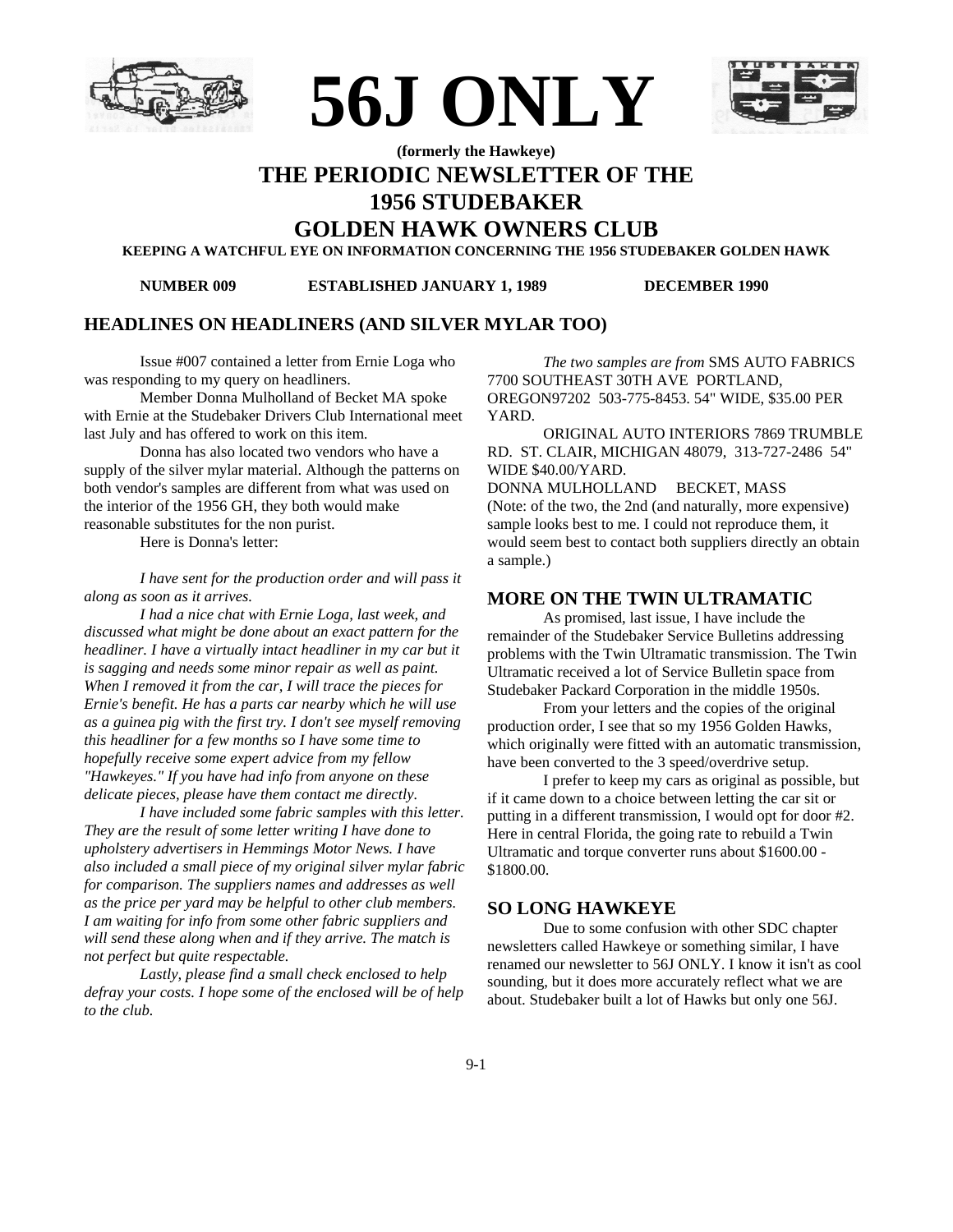# ULTRAHATIC TRANSMISSION CHANGE

No. 315 June 1956

Please record this article on the Service Sulletin Jeference page of the and of the fronsmission-differentic section of your 1956 Poisenger Car Shop Hannal.

To prevent the bolt hand from digging into the pressure plate, causing afeel abatings to Fall into the conserver and tragentesion, rari Mo. 338405 Fiat Tasmers are how installed under the neads of the difect clutch pressure plate balts. When ceptics are performed on the direct clutch presents pinte, it is advisable to leathil one of these flat shahers under each buit head.

# CHANGES IN FRONT PUMP AND RELATED PARTS-ULTRANATIC TRANSNISSION<br>50. 316 July 1956<br>Please record 1463 article on the Service

Juliatin Reference page as the and of the framsmission - fitramatic section of your 1946 Fossenger Car Shop Nammal.

These changes cancier of: (1) a new converter summonact which has the outside disnater of the splines controlled to pravide an inproved spline fit and, (2) A new front pasp rotor which has do splings instead of 20.

The fallowing are the numbers of the party Involved:

| EAT IT | Litert |
|--------|--------|
| Type   | Type   |

1420203 5489368 Pront Punp Amsembly Torque Converter Assembly 6470005 6489485 SABPAST Converter Pump Shaft Assy. 450257

The early type Fuap Shaft Part No. 450257 az THEIL ON the Intent type gart He. E489467 has 40 splines, Rowever, only one-half of the splines vere used because the rotor has only 10 uplines. Now with the greater mumber of spilnes on the rotur and baving a controlled fit on the sheft. the rotor and pump shaft spline life will be inproved. These parks entered production effective with Tragemission Serial No. 5-2461.

The alif with the latest parts have brea Filenate for service only. These are:

E404523-Botor Assesbly and Pupp Shaft Elk  $144320$ Punp Assessly and Punp Shaft Kill

Poenever it is secondary to replace the ently type front pusp or a converter pusp SANFT, USB THE CATOLE KITE. THESE TITE FILE Service witnes Front Pusp Assesbly Part No. 6480000 or Part No. 6489068.

Torque Converter Park No. 5475085 Showld be ward some feptacing unly a converter in a car with a transmission prior to Sector No. 3-2481.

The following parts will be carried in Parts Depots actuice storm:

| 8470085 A 6489485 | Tornue Converter Assegolies |
|-------------------|-----------------------------|
| 5489467           | Converter Pusp Smaft        |
|                   | Assemblied                  |
| 8414523           | ROLUE ASSEMBLY And Com-     |
|                   | verter Pool Shaff Assy,     |
| 5404524           | Pusp Assembly and Cunverter |
|                   | Tues Chaft Assembly         |

The Front Pupp Assesbly Part No. 6480301 aas heen cancelled and sujectivated by Part No. 548035ft.

The Convertor Peap Shaft Assesbly Part No. 458257 Sas Deen cancelled and Supersecte by PARL NO. 6489481.

### OIL LOSS - 56J ULTRAMATIC TRANSMISSION

Hosseller Jun 1977<br>Please Perand skill article on the Secular Bullatin Reference page at the end of the: Pronsnission-Altronatic section of the 1936 Passenger Cor Shop Summal.

A condition of oil loss through the breather In the SAT biltramatic transmission may be encountered when accelerating to high speeds in Low hange Converter, or after downshifting from Direct Drive to too hange Converter at high speeds.

First, check the oil level in the transmission to be certain that the level is not too bigh. If the oil level is correct, it will be necessary to relocate the breather.

- 1. Remove the transmission rear extrasion housing assembly and remove the shaft assembly from the housing.
- 2. Locate a point on top of the extension mousing 1 1/2" left of the upper right boit hole in the nousing and 5/10" rearvard from the sachined face of the housing. (See Fig. 11
- 3. At this point, drill a 21/64" hole ders through the upper part of the housing. He careful not to drill into or damage the pressed-in aluninum spider. The out the hole with a 1/6" pipe tap. Then, clean the housing therewebly.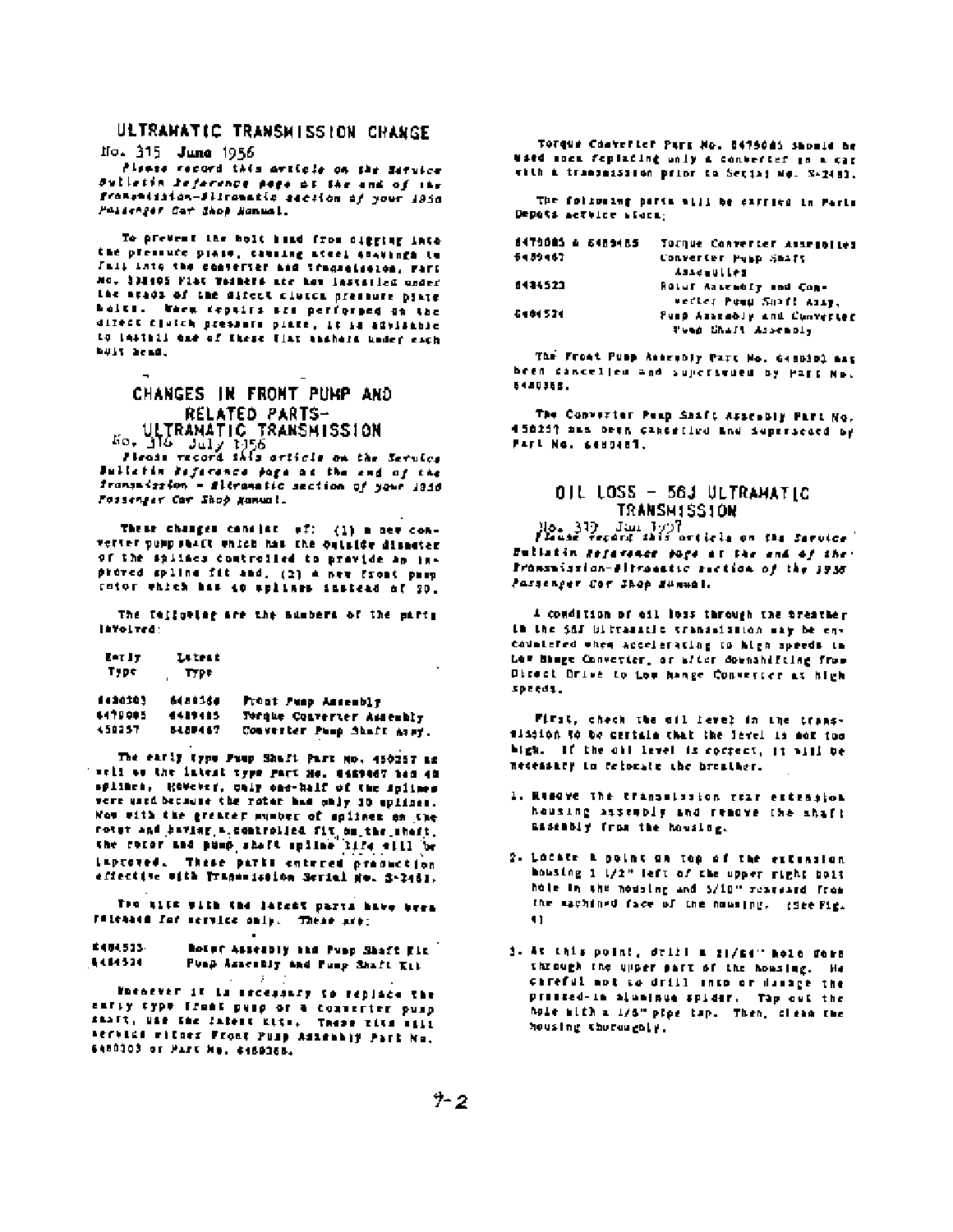

Fie, 4

- 4. Remove the vertical portion of the present breather and install it in the tapped hole in the tear of the extension housing.
- 5. Resove the close of the herather from the transmission case and install a lysw pipe plug.
- 8. Assemble and reingfall the rear extension howsing assembly.

ULTRAMATIC CONVERTER PUMP SHAFT AND OIL PUMP ROTOR -

SAVA Series Packard Gear Start, 5518-56 Series PACLAIN and Clipper and Inns Colden Hama mageix.

No. 331 Nov 1957<br>Press record this article in the Service Bulletin Peyerance page of the and of the Ultramatic transmission section of your 1956 Stuisbaner Possenger Cor Shop Honnal and in the 1951-54 and 1955-36 Packard Service Nanuals.

This article supersedes the information given in the Pactors Service Counselor Vol. 30 No. 5 of may, 1956.

when the converter shaft assessly of the DRAT-SCATT (The Ultramatic Cranimission is replaced necause of worm or accipped sullnes, it is novisable to check the front old ownp rotor. If the rotor is one having 20 teeth in the driving section, replace it sith one having so tecth, Part No. 6409387. Unenever it is mecessary to replace both the shaft and fotor, it is savisable to arder esther part No. 6484523. Rotor and Shaff fit, or Part No. 6484524, Pupp Assembly and Shaft Ell. This will immure longet service life of the converter shaft by providing a better fit of the unting rotor splines.

The front oil ownp rotor ('A' in Fig. 3) having 20 internal sulther is wird in the Seth



Fig. 1 4- 20 Spline gator **B. 40 Spiler meter** 

Series Gear-Start, 55th and early 54th Series. 'm' anove in Fig. I is the 40 tools suffeed rator. Part No. 6489347.

on the Sith Series Gear-Start, all isth and early sath Series Packard and Citioper andels. the old pressure for the direct drive clutch case out of a passage on the front aide of the pump. See A, Fig. 4. The oil pressure was



 $71<sub>5</sub>$ . 4 4. Divect Drive Claick Dil Pressate Prince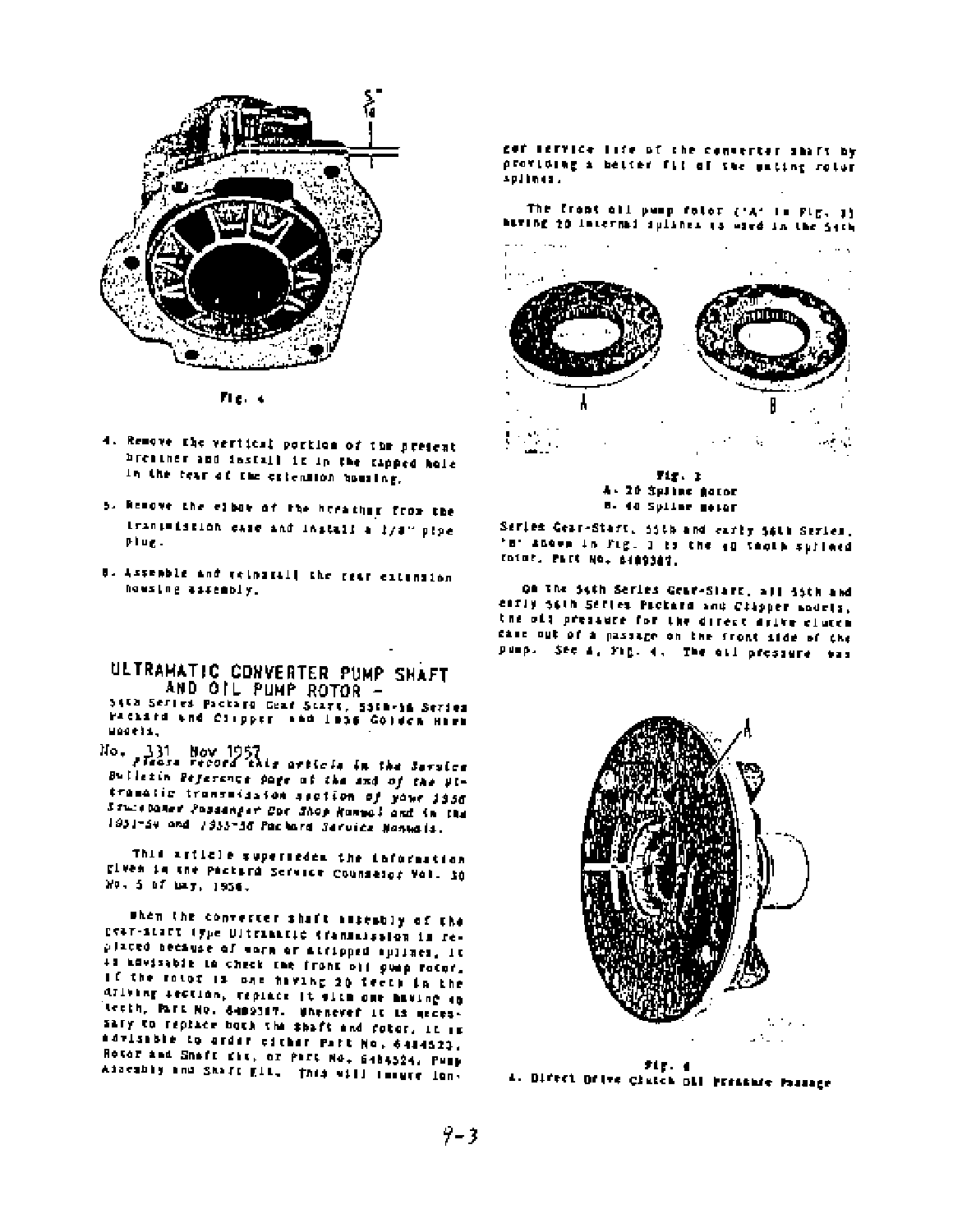directed through a passage in the bell housing them past the open aplines in the rotor to the input ibift.

On the SSCA Series Pacture (concelector after transmission action wumber 5-40489, and ail Studebaker 581 Golden Marts, the frame oil pumps have the direct ories clutch oil passage in the rear side of the pusp. See at A la Fig. 5. The outlin for this passage is to besween the two bushings inside the pupp hub. Wote that there is no oil passage in the front plate. However, this type peap exiginally had the 20 tomth spilned rotor. (40 thold shown in the illustrations.

moss the present stock of part 450257 Converter Shaft is exemented, it will be substi-Luted by Past No. 8489487, Converter Shaft,

Front pump essenblies with 40 splings rotors have been released for service replacement as sell as 40 aplined rotor assessiles. The survice replacement assemblies are listed as folloss:



#### FIEL 5

A. Birect Drive Cinten Oli Pressure Passage

#### 54TH OEAN-START TRANSHISSION

Fact No. 6431417 Character Shaft Assambly Part Mo. disesis from the Assembly Part Mo. 1489387 Front Fund Rotor Assembly

The pusp seseribly linted shore has the ail passage in the front side of bony and the cutor

has 40 splines, therefore, it will be necessary to actil als 1/8" holes evenly spaced through. the annular groove just back of the splines in the converter shaft to provide as oil passage to the diffect drive cluses. "See arrows Fig. 4." This also applies shen replacing the rotor sitemply. When necessary to scill holes in the droove of the converter shaft, resove nurrs from the edges of the 1/8" holes and internal bushing after drilling.

ALL SSTN SERIES AND EARLY SETH SERIES (PRIOR TO SETH SERIES TRANSWISSION SERIAL NUM-DER 5-40440.3  $\cdots$ 

Part No. 6489467 Converter Shaft Assembly PACE NO. 6484527 Front Old Pusp Assembly Part No. 6489367 Front Oil Pupp Rotor **Anti-middel** 

The information deacribed for the "seth Sefies Cear-Start Transmission"also applies to the 15th Sefter and 5din Series framenissions prior in the above justed mumber.





SOTH SZRIES (STARTING TITH TRANSWISSION SERIAL HUMBERS A-1001. 8-1001, C-1001;

the 1/1" holes are not required in the convector shaft annular groove because the direct clutch oll passage is in the fear aide of the pump bear.

#### Past No. 6489487 Competier Shaft Assembly Fail Mo. 6489361 Front Old Pupp Assembly PUTt NO. 6480367 Front Oil Pump motor -A4344015

SELA Seties production transmissions starting with secial numbers A-9061, U-6012, C-1103 D-1842 have front oll pumps with the direct clutch paysage in the rear and have of tooth splines on the internal oriving section.("D" Pigere 11.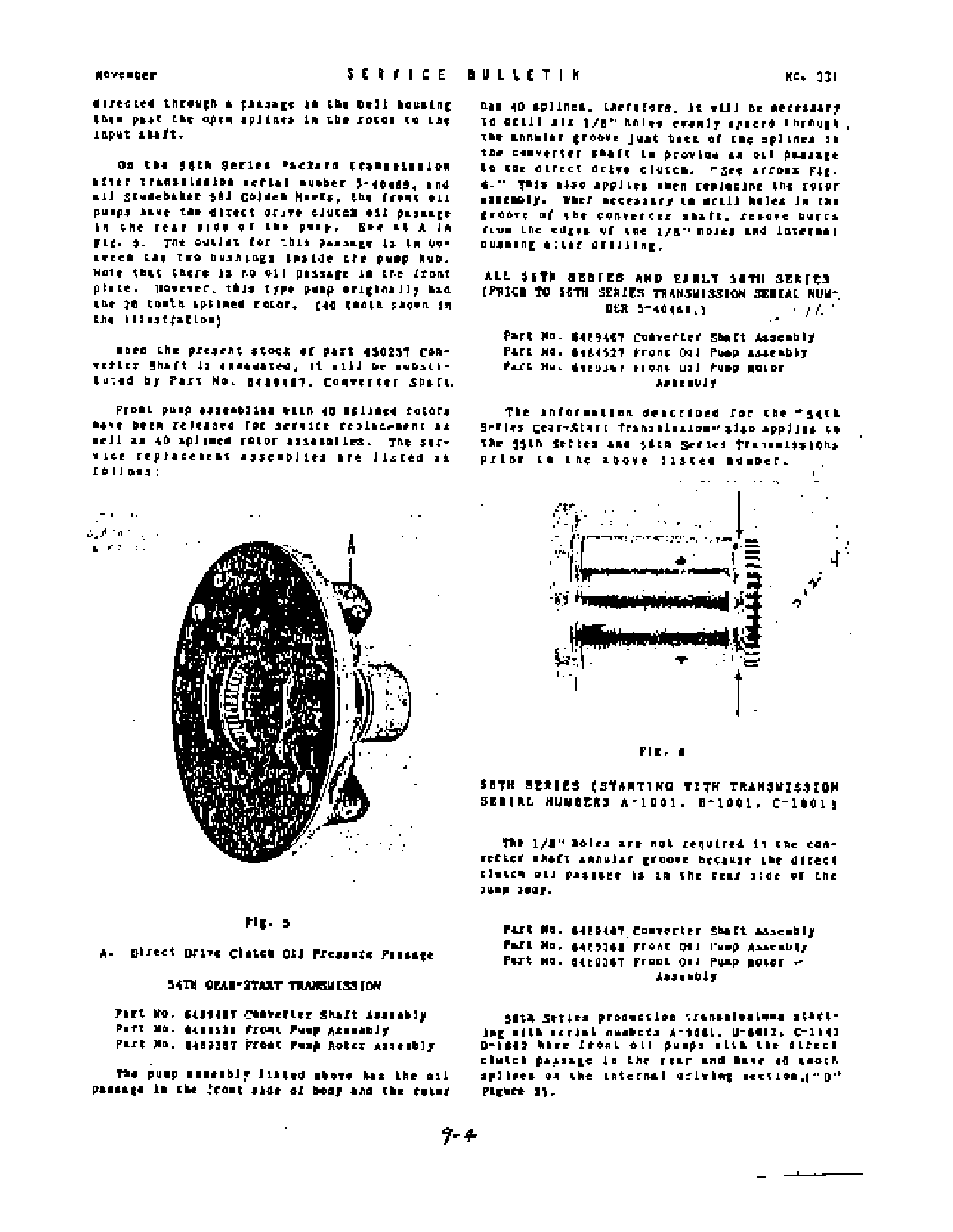# TOROUE CONVERTER - 1956 PACKARD<br>AND CLIPPER. 1956 STUDEBAKER **GOLDEN HAWK MODELS**

Fleaze record this article on the Service Bullesin Reference pape of the end of the fi-Iramatic Pransmission section of your 1956 Studebaker Fassenfer Car Shop Hannal and in the Pitromatic section of your 1955-56 Pachard Servica Nuncul.

No. 331 Nov 1957<br>Te control the sam play of the converter unit within the proper limits for a longer person thereby insuring longer service, it is recoverance that the gave Nammer, Part No. 6479(9), or colling ones the converters of the 1550 Packard, Clipper and, Studebater Coluce Hand are derviced. It is auggested that the converters be reassembled as follows:

- 1. Dail Nave Vasker, Part No. 8479101.
- 2. FAST NO. 6460810, Resotar Spaces (.674" wide) be replaced by Part Ho. 450200. Heation Spaces (.TOO" wide).
- 1. Check the play in the same say as previously performed, maning no allowance for the wave meaner as thickness is included in the width of the SPACES. Past ND. 450209. The end play linits remain at .010" to .017".

when a Convector Isseably, Part Mo. 4489465. Is supplied vittoot the gave masher and assenolse accordingly, it will be identified with a saub of red pates near the drain plug. It is suggested that replacement units not beating the red identification sark be modified as described above before being put into service.

CONVERSER ALBERDIN, Part No. Beadels, Supernedes Converter Assemblies, Patt Nos. 6479085 And 6479018.

# OIL LOSS AT BREATHER -<br>ULTRAMATIC

Ho. 339 Jul 1958<br>Tedas record 1843 orticle in your 1955-56 Pachard Service Namual and in the 1958 Sindebaker Passenger Car Shop Manual.

The first and work important item - transmission aust not be fifled above the correct level.

INCORRECT SPEEDOMETER DRIVE GEAR INSTALLATION -Wodels with breatner on Transatismon Case at Rear.

In cases where the breather is located on

top of the transmission housing, and oll is thrown out at speeds above approximately 30 mph, the speedownter drive jear way be lestalled incordectly with the radial grooves in the geaf toward the frees. This will cause a spray of old to be difected to the breather. When this condition is found, the gear inouid be resound and indialied with the grooves countd the tear. The purpose of the grooves is to direct a spray of oil on the paraing gear busaings in the rear housing.

CONVERTER REACTOR CLUTCH - ALL Types of Ultramatic Transmission

A reactor clutch in the converter that fails to refease will cause over-heating of the transmission fluid and eddessive foaming. This may cause fluid to be expelled through the breather, wake sure all parts affected are replaced when reconditioning a reactor cluten for this type of problem.

1956 SERIES ULTHAMATIC - Packard and Studebaked 553 undels

when a condition of off foss through the breather is encountered when accelerating to hith speeds in the mange of after down-shifting from Direct neive to too Range Comverter at high speeds, if fluid in transmission is to correct level, the presther may be relocated to the rop of the rear transmission housing as covered in Service Dulletin No. 311 diced January 1951.

# TORQUE CONVERTERS - 1958 PACKARD AND 1956 STUDEBAKER **GOLDEN HAWK MODELS**

No. 339 Jul 1953<br>Piesse record this orticis in the J955-34 Pachard Service Honwel and on the Service Sullatin Reference page of the end of the fransaission - Plironatic section of your 105d Studebaker Paszenger Car Shap Hannal.

On page 6 of Streice Mulletin No. 111 dated November 1957, we covered the eltmination of the wave easier to insure petter end play control. In time with this change, hepatr gif, Part No. Sendwid, mave Washer, Part No. 4479191 and Spacer, Park No. Genopia were cancelled. A nate to this effect should be made in your pirts book.

when parts are required to modify a converter for better ead play control, order my individual part numbers and use only Converted Neattor Thrust Spacer, Part No. 450309 and, if required, converter Seactor Washer, Part No. 470219.

All 1955 Packerd sodel converters sere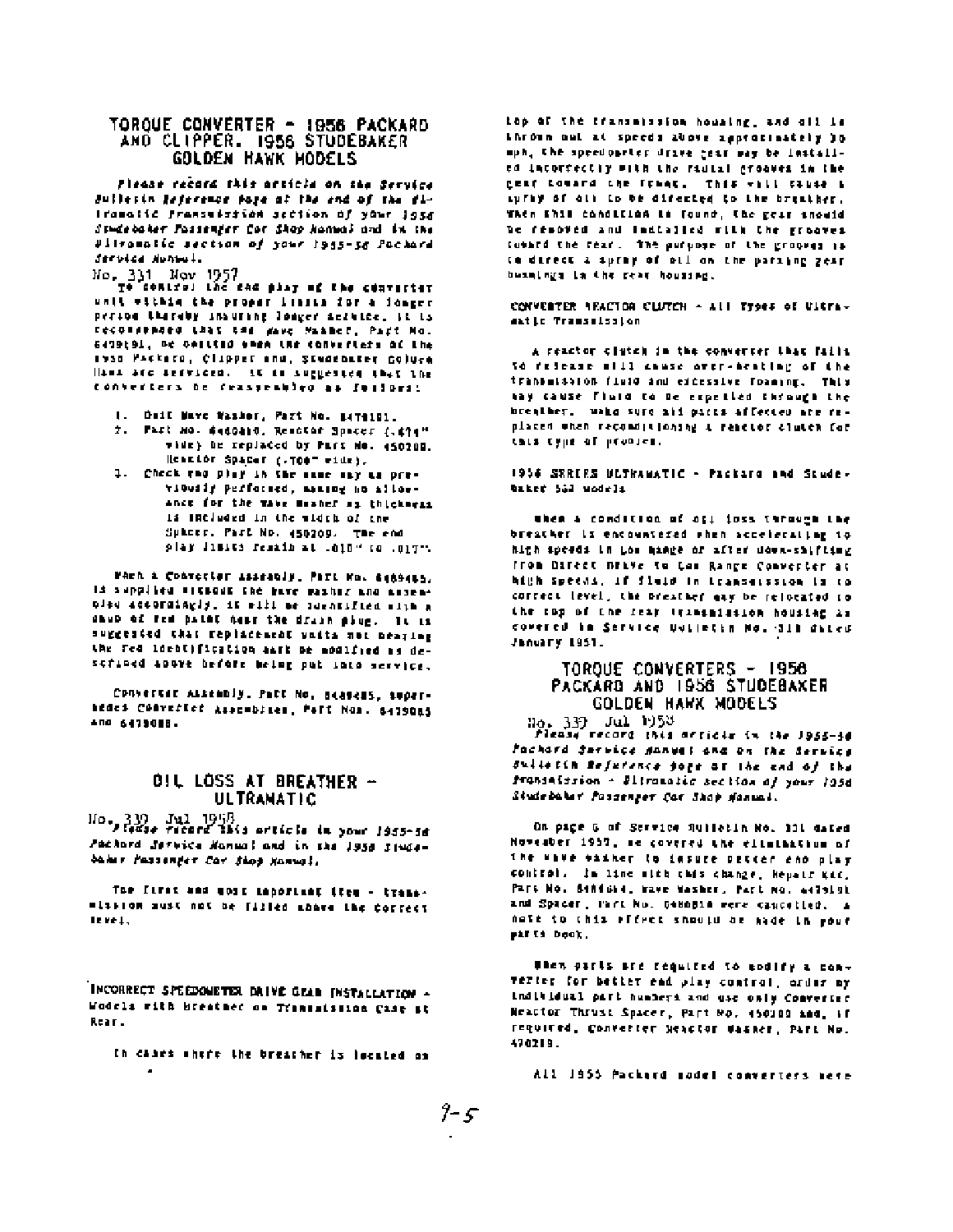originally assembled without the wave washer and such be nerviced in the same annoy. Spacer, fact He. < 10209 in the original 1955 part and then used without the wate rasher mo. E4TS191 now applies to both the 1955 and 1958 Packard converters as well as 547 Studebaker Colden Hart sodels.

### FLUID TENPERATURE AFFECTS ULTRAMATIC UPSHIFT

Please record this article in the 1955-30 Zackard Service Nanual and on the Service Sullatin Jeference page at the end of Transmission - Eliramatic pecilon of your 1956 Siedebaker Passenger Car Shop Nonwall ho. 139 July 1958

Plola traperiture affects the mpshift pattern, especially ofter the transaission mas and considerable sileage of service operation.

with the carly type transmission the shift is from high converter mith direct drive clutch empapement following and, with the gear start the shift is free lot to sigh converter and then to direct orlye.

The pattern of upshift may act as follows: Starting in '0' of drive position, when the oil is cold the cycle is notail. But, when the treaselssion field reaches normal operating temperature, the transaisainm refuses to shift into direct drive or will not stay in direct drive following the clutch engagement.

This difference in shift pattern betteen hot and cold field is an indication of oil pressure loss. The loss of pressure is usually caused by bushings and daaft sear, creating escessive clearances aver the allowable tolerances. There may also be faulty governor operation or low rear pump predimers.

In this type of condition, pressure readings of the direct drive clutch pressure will read-11y show the abundual difference between the pressures with hot and cold field and sky the unit completes its upshifts with coid field or when the Crammission is cold. The Field, when hot, may show a drog in pressure of 20 to 30 Jbs. belos required talerance figures at direct drive engagenent spied and as a result the alfect drive clutch will not ingage.

It is advisable when taking direct drive poesinfe readings to size thre the governor pressure readings to be sure they are within the limits and that the rate pump pressure in operating hormally,

Consult the genetor womant and Service Bulletin for the pressure readings as they apply to the type of Ultramatic being checked.

# WANT ADS

ADS WILL RUY FOR T ISSUE ONLY AND SHOULD BE I SSG CH RELATED. DROP ME A CARD WITH ANY <u> CHANGES E YOU WISH TO BE BUN THE AD</u>

For Sale - T-Shirts by MRS G's TEES featuring a 1956 Studebaker Galden Hawk on the frant info, 8:11 Glass, 18 Lorenz Dr. Yelbella, N.Y. 10595 914-946-2280

For Safe - Reproduction of I filter decals . John Brichetla of Autosport gave me a quantity discount (cost to members aniu) \$3.00 + small size SASE. Frank Ambrogia 1025 Nedding Pines Way Cosseltering, Ft. 32707

Cassette tape of 50's & 60's music by The Studebokers \$8.95 + \$1.00 singping Carry Michael Rd # 2 Box 11 Hughesville, Pa. 17737

Wanted - plastic headliner bows; chrome check mork (or Y) which go on the frant of the fiberglass from Robert M. Fitch 1556 Monte Viento Drive Malrbu, Ca. 90265 213-456-7529

Wanted - steering column (for power steering) steering wheel, gasaline tank, two near brake drums Fehpe Santana PO. Box 3454 Magequez, Puento Rico 00709 909-851-5173

#### **56 GH ITEMS FOR SALE**

- item t. Stanniess-Steel Molding-Rear Quarter ⊕ Fin-In-Fender Interface \$35.00 Each.
- Item 2 Sternless-Steel Maldring-Rear Quarter Panel Front of Check Mark, \$20.00 Each.
- Hem 3 Stainless Steel Molding-Door (R&L) \$35.00 Each.
- (tem 4 Fender Lights (Need Rechroming) \$25.00 Each
- Item 5 Rear Deck Lid (Trunk Lid) Rust + Bottom Edge \$75 00
- item 6 Chrome Grill (Hood) \$65.00
- item 7 Complete Hood (Condition Needs Repair) 1 el Bump-Dut @ Hrnge Ares) \$125.00
- Hem B. Fiberglass Fins (R&L) \$75 OD Each
- item 9. Aluminum Moldings (Battom of Fender's and Soor) \$100.00 Per Set
- Item 10 Complete Set Stainless Steel Wire Wheel Covers AC-2425 \$500.00 per set
- Hem 11. Front Bumber suitable for Rechnoming \$70.00,

The items above do not include shipping cost. Claude D Sevan 10720 S. E. 290th St. Auburn. Washington 98002, 206-735-3127, Call if you have questions as to condition of parts. The parts listed above were extra parts after. obtaining parts for my 56J restoration project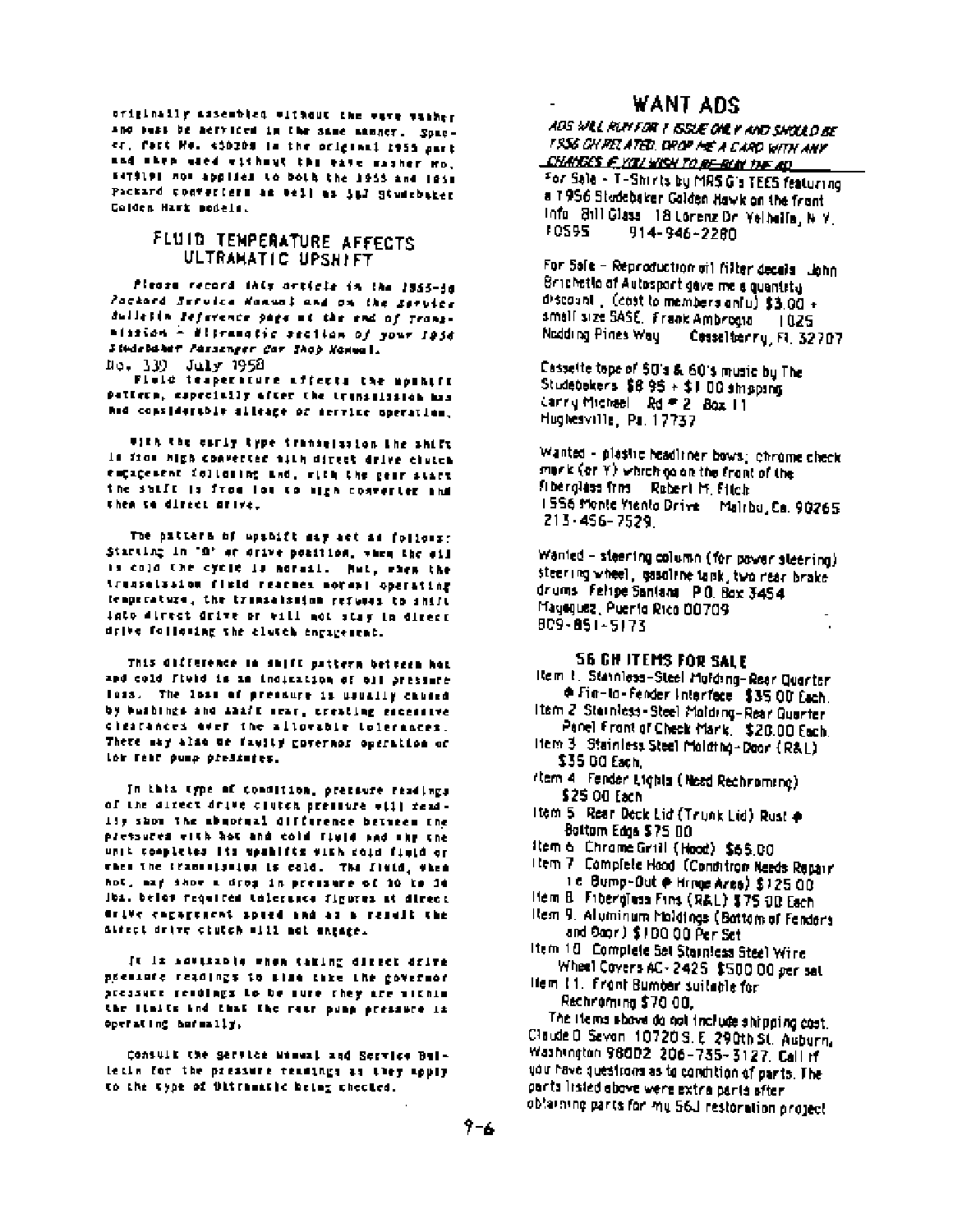# MOTOR MOUNT NEWS

This is one of the few times someone is doing. something for the S6JONLY. The following is from the 1990 STEELE RUBBER PRODUCTS. catalog.



#### (1) Shipping is at your risk.

(2) We will accept no liability for the cost of replacing original metal cores for revulcanizing which are lost in shipping coming to us. Unless prior arrangements are made for extra tosurance (under terms acceptable to the carrier), we insure strictly for our services only on the return shipment. In the event of lost return shipment, you will be reimbursed for revulcanizing charges on PRE-PAID orders only.

(3) If you cannot accept the above terms please do not send us ifems to revulcanize.

Steele Rubber Products 1601 Hwy 150 East Denver, NC 28037 (NFO 704-483-9343)

# **NOTES ON RADIATOR HOSES**

I wrote to the Gates. Rubber. Company in Denver, Colorado requesting help with a cross reference to the 1956 Colden Hawk Radiator. hoses (1539087, 1539084). I received the following:

#### Dear Mr Ambrogia:

We received your letter regarding the 1956 Galden Howk and sits radiator hase. applications. The upper hose crosses to Getes Me 20313, and there is no cross-over for the lower hose. No. 20313 has been absoleted from our line; however, there may be same stock everlebte through versous werehouses. accross the country - a hit/miss situation.

If you have the upper end lower hoses and vould like us la see it we lave any hoses that would vark, send them in ia our Curved Hose. ProductApplication Engineer - Tom Trojan. Tom will review them and check on a replacement that may vork, and then return the or lainsis.

Good luck with your search, and we'll try to help you further if needed. Sincerely, Bruce Schnelle Automotive Product Macketing

I smmedratiey mailed an original upper and lawer hass to Tom Trajen. Here is Tom's really.

#### Dear Mr. Ambroaia.

Enclosed are wur Studebaker hoses along with Gates after market hoses 2063 7 and 21631 The Gates hoses have been compared to your samples and are as similar in confrauration as possible. Hose 20637 will probably lave to be cut streatily to tit. (NOTE, This is the lower hose and is hearly identical. th shape to the original Studebaker hose. I installed this one an mucar, although it was a very tight fit on the vater manifold .) The other hose, 21631, will have to be cut an or close to the indicated areas and one end is 1 172" | 0. compered to the 1 9715" | 0. on the straight arm of the sample. I do not anticipate. a problem with the LD difference. (NOTE: This is the upper hose, I have not tried this. one yet. See Figure 1 below for additional rnformation.)

l hope this will halp you and if you have any evestions please contact me

> Sincerely, Tam Trojan Automotive Product Application

All this took about two weeks and the service " vas fantastic.

These two gentleman left me with a good impression of the GATES RUBBER COMPANY



9-7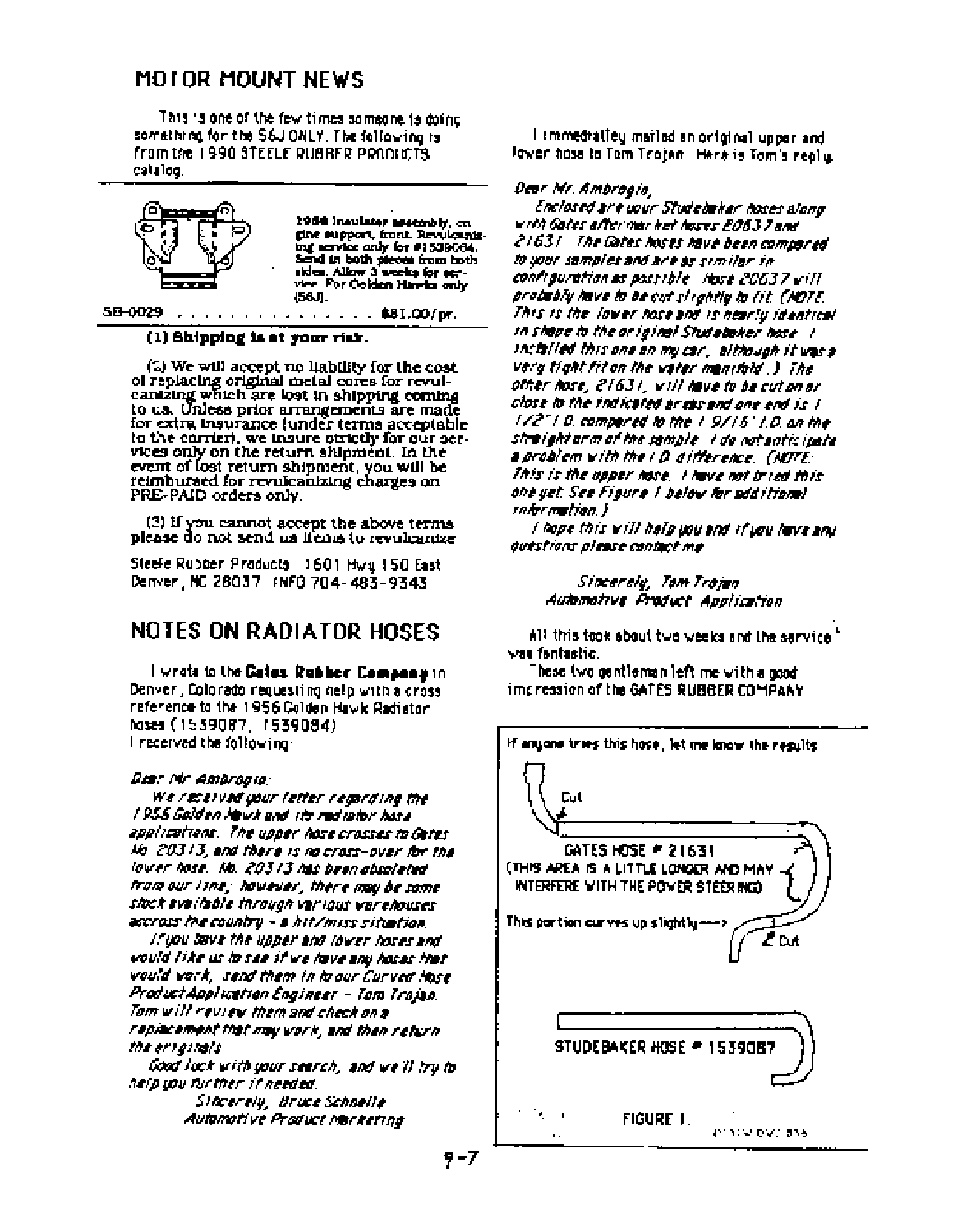# NEW PRODUCTION PLASTIC GRILL/TRUNK EMBLEM (PART \* 1314309)

While at the National SDC meet in Marlborn, I had a chence to speak to Dan Webber. Dan is the person who had the plantic orifli and trunk emblems reproduced back around 1985/86 These emblems were offered by the various. Studebaker parts vendors for \$25.00.

For the past saveral wears, Dan has been unable to have more emblems reproduced and the vendors supply eventually ran out.

Dan stated that he has had a new balch of emblems reproduced and was in the process of filling the larger vander orders. They should probably be evailable from the vendors by now

I asked Dan if he would be willing to give me a quantity discount if I were to place a farce. order,He said that an purchases of 25 or more. emblems, he would sell them for about \$15,00. each. He then added that he was so far behind to filling orders for Newman & Altman, Packerd For mail and some other large suppliers, that he really didn't want to try to fill enother large order at that time. Each piece had to be hand painted and the process \_es you can rmagine . was quite it me consuming

I had hoped to be able to offer these emblems. through our club, using the profits to help. cover the cost of the nawsletter. Later in the conversation, he stated that the orice may have to be increased to possibly \$35.00 in proter to make it a profitable venture. If usuare in need of this ifem, it would probably be wree to: purchase them quickly before the price goes up

If you would inke to purchase the emblems. from Danidirectly, his address is as follows

# OAN WEBBER

22604 ROBIN COURT GAITHERSBURG, MD 20879

Tel. 301-774-9447

The orice, as far as I know, is still \$25.00. and probably \$1.00-\$2.00 would be enough to cover the shipping costs.

- 64 ÷ъ. . . .

There is a Tetter from Bill Glass which appears on page 10 of this issue. It has some very good information which should be of use to quite a few of our members.

Early in his letter, Bill explains his experience with a wiring harness be purchased from **Rhedo Joload Wiring**, Bill eddresses the white junction block which appears on the firewall behind the battery He steted that the harness he received had no provisions for this junction block. I became currous about this and found the following:

According to the Chessis Peris Manuel, there are two winning harnesses (Group 0627-1).

Their are listed in the manual as "HARNESS, chasis viring – LHC" with a note following. Harness part # 1540232 Aus integral virus to starter salenaid swifth, and was used. on models before serrel # 6031808 it was also used on Serrel # 6031834 and 6031840.

Harness part # 1540839 Ast separate cables to starter solenoid switch, and was used. on cars after seriel # 6031808 (except 6031834 and 60318403

The junction block, in the manual, is called "JUNCTION BLOCK, starter cables", part # 198061 (Group 0627-14) There is a note following this description which indicates that this part was only used with the 2nd wirring harness ( = 1540839).

#### PHOTOS WANTED **TOM SAYBER** DYERSYILLE, IOWA

Thanks for the photos of the 1956 GHa. I thought the one from Lubbook, Texas was very smoressive (Bronze & Black) with mags, very striking combinatron. I have 15 photos, which is OK, but not a great number.

Mulinterest in cars & photography or YCR has lead to an unusual project this summer. Instead of Studebakers, it was Solar, Powered cars! I was fucky souven to do a decumentary on. the GM Sunrayce USA Solar Car Race from EPCDT Center to Werren, Michigan. I made a 30 minute progrem for the local cable company in Dubuque and was a free lance writer for the Cedar Rapids Gazette for 15 days.

Over 1600 miles on only sunlight was quite on experience Only Studebakers cauld get better milegal

I would love to make a YCR tape of something. as dramatic with Golden Hawks someday. Anyone have any ideas or suggestions? Maybe FIT just make a documentary using just the pictures and tape 1 have of my 56

Antway, thenks for the sictures. Maybe you can run another request for me for more photos. of 1956 Golden Hewks.

(NOTE: Consider it done, Tom. I do enjoy receiving pictures from you members, but if you have a mos photo of your car, even if it isn't stock, why not send it to Tom . How about it members. There are 91 of us in this group it scems we should be able to come up with more than 15 photos. If anyone has VCR footage of his/her car , why not contect Tom. Meube you. could copy it and sand it to him, or parhaps he has facilities to make copies. He could then put it all together for his 1956 Golden Hawk.  $documentary.$ )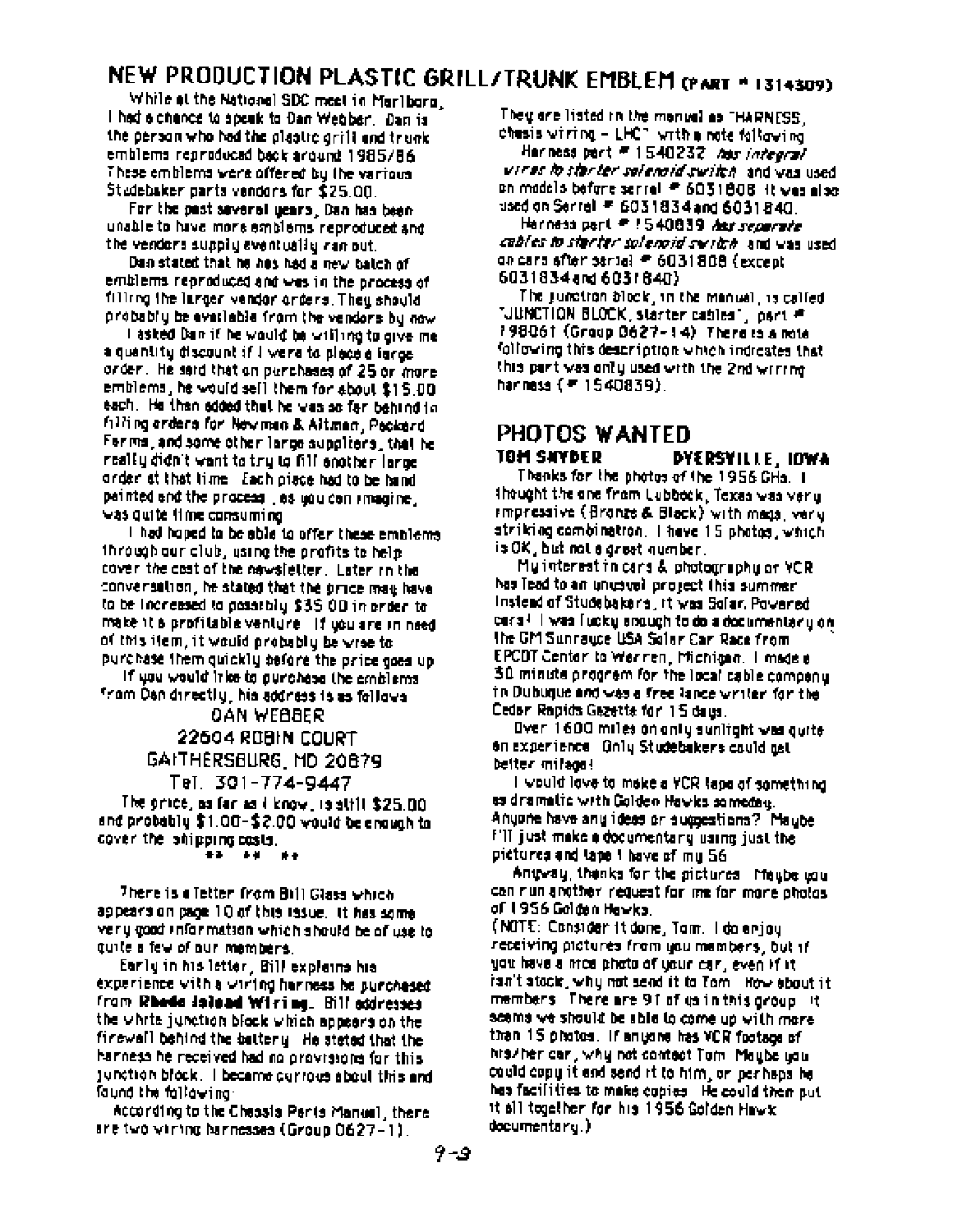ED AND DIANNA WEBB CARSON CITY, NEYADA

We received your letter and the back issues of The Hawkeye. The Information is invaluable. Several questions we had have already been answered. We will keep you posted of any pertinent or interesting information we may learn while trying to put this car back together.

You are right about our car being purchased from Lenny Lawrence In Cedar Rapids, lows. We just had it transported out here in June. As you requested, analosed is a copy of our production. order, and a check to help with expenses. We vent usu to know how much we appreciate usurefforts.

CHARLES HARRISON HOUSTON, TEXAS

Enclosed is a check and a copy of the original production order for my car . After reviewing Hawkege issues 001 - 007, and seeing what to look for , I have the following comments - 1 still. cannot find my engine  $\equiv$  (although it is on the production order) It is a 3 speed/od, push button radro, clock, cigar lighter, pedded desh, tachometer, and what appears to be factory. traction mesters (traction bers), I say they are factoriu bacause il have a 1955 Speedsleri with an identical installation and neither looks. like an add on. I have seen mention of other members who have this feature.

! have a few questions I would like help with if anyone out there can be of holp.

1) The gear shift knob is missing. What does it look like and are they evailable or does anyone have an extra?

2) Were keys for ignition, doors, trunk, etc. all different or do some have dual service?

3) Does anyone have paint codes for the 1955 Speedater lemon-lime (uellow/green) paint combinatron?

4) are the toggle syntches being reproduced or are they available anywhere?

Keep up the good work. I'm looking forward to the mext issue.

HENRY SPRY LAWRENCEBURG, INDIANA Enclosed is a copy of the production order for my Golden Hawk and a photo of same. Colors are: gold and off white (rether that snowcep).

It was ecquired in Oct, 1980 from John. Smoleff, Brooklyn, N.Y. The Ultramatic had been replaced by an overdrive (with both pedula left of the steering column), it had G.T. taillights and was painted a gastly green.

At that time I also hed a 1956 GH from Crecienati, Ohio in 1965. After two requites of the ultramatic, on a weak frame, the transmission blev up in northern, Ohlo in late

1981. Since the current car was already in indians, it was left as payment of the towing. h1F1

Restoration was done by the Antigua Ayto. Shop, Kentucky, from 1982-1984 (rom the frame up. The uphlostery is white vingliand figured clath with cold car pet.

Recently had an old 2 car garage replaced by a 24' X 40' new one and the drive concreted. Since there are a 1958 Packard 2 door hardtop. (also restored by the shop), a 1931 Durant sport sedan and a 1987 Ford Taurus, all are now together. Enclosed also a few bucks for the **CHUSE** 

DALE LONG

QUINCY ILLINOIS I just finished a body off restoration on a 1956 Golden Hawk The car showed only 24,000 miles and we didn't do snuthing to the engine. The problem is the Technimeter.

It will work some terres at a fow R.P.M. but if I accelerate to about 1000 R.P.M. it will drop. back to zeno and may on may not come back for a whele. It is very unpredictable tive cleaned the brushes in the distribular which did no. good, Can anyone Help?

ALI DRIMMER GOT EBORG, SWEDEN I must say, I realTy appreciate the Hawkeve. Where can I find renovating parts for the stearing serva? I need the bearings and the seel is there a complete renovating set? Any help from the members would be appreciated. (Segrinaw 5683669, bearring 204 KTD).

Enclosed is a check to help with postpoe. (NOTE, Thanks for the check, if anyone can help Alt, the postage cost is \$,45 for the 1st ounce. Be sure to write AIR MAIL on the envelope or he may not get it for several months.}

TOM & STEYE WILLHAM STONESYILLE DHIO

Thank you for the newsletters and your quick. response. The information I have obtained in the newsletters probably will save my son and myself 100 hours of research time as well as . who knows in dollar bills. I commend you for i taking the unitiative to start the club and newsletter, "BRAYD".

As I mentioned to you in my Tetter , we just purchased our 1956 Golden Hawk and are just. getting started on the restoration. We now feel after reading all the newsletters "a couple of" times", we have some kind of organized plan for the restoration of our car.

(NOTE: Thanks guys, and remember, we have some great people in this club who would be glad. to help with advice, if you need it.).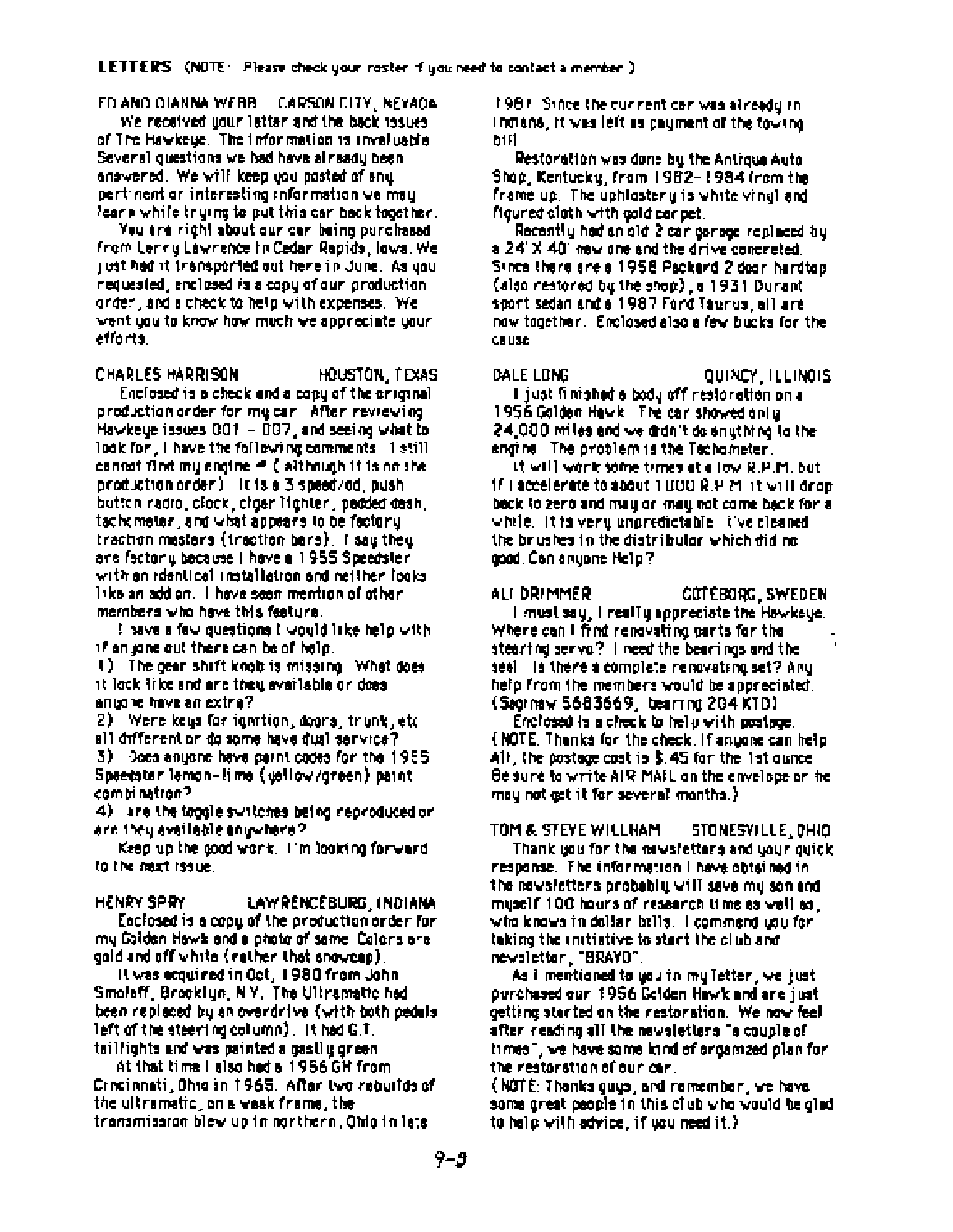änglased please find a check to help defray. costs for this coming uear.

On Saturday the 6th of September , the COLDEN HAWK went for its first ride since 4 years ago, uizier its own power, with two passengers plus muself as driver. Needless to asy, my wife and daughter were extremely. frightened, so much if fact, that only the Chinese Leundry will know for sure. You must understand that there were no that ruments, no dash board, and no windows in the car at the time of the drive.

Now if I mey, some rater nation on some glattines I have found that might help other dividents:

If you arder wiring from RHODE :SLAND WIRING, they do not supply proper connectors. They claim that that is an added cost and you. must research the terminal ends and supply. them with a list. THIS IS NOT SHOWN IN THE CATALOG Next problem, if you look under your car's tood behind the battery tray, you will find  $\mathfrak{a}\left(\mathfrak{Z}\right)$  three terminal junction block which in the disgram in the CHASSIS PARTS BOOK shows. three wines coming off moin har ness to block, and three wines from block to starter motor. But, if you look at the OFFICIAL WIRING CIAGRAM an a 1956 Colden Hewk, that supplice block is not shown anywhere. So what you wrill get from Rhode Island wiring is a main har ness that has three wines that GO DIRECTLY TO THE STARTER MOTOR, eliminating the junction block. Suggestion for show purposes, have six wines hang from the block going nowhere and no one will ever quess.

Next, STEERING WHEELS, big problem as ever yane knows. All while ones are either in use of have self-destructed over the users. A 1955 wheel will fit, but is a full horn mine. rather than a half ring as needed, plus it doesn't have those little hand grips and metal labs. I found a gentlemen in New York area who took. mulhew 155 wheel and made an exact replica of the "WWK wheel, right down to the hand grips" and metal taba

ULTRAMATIC TRANSMISSIONS, When the car first arrived, the shifting was erratic at best and had some very loud type TURSINE NOSES, As we have just installed the angive tranny combo. I remembered that upon draining it, I got less than a collon of flutd at time of pulling it gyt.

Upon reading the filling gracedure, I discovered that you have to fill the tranquiwith fluid, then warm it up allowing fluid to work. itself into the converter , then add more to fill to top of transmission itself. Now the cer shifts and silows starts from each "D" positron, Also,

when installing linkage to transmission from gear selector. Interally do it while car is on stands and edjust gear selector ned to give you TRUE indication of reverse. Chos this is accomplished, all other gears, PRDL will line. ųþ.

REAR AXLE. I installed hew brake system, shoes, culanders springs etc. While doing, it natioed inner wheel bearings were dry and noisu Not shown in service manual under REAR AXLE, but rather under LUBRICATION is a set of screws and vents, and each pariside of rear axie. bu backing plate. With a paper clip, clean vent hale at 12:00 position, so it is open, then remove acrew at 3,00 position on UR side and 9:00 on RR side. Thsert a filting and lubricate. You can leave fitting in or put screw back. (NOTE: See diagram on next page)

GAS LINE. If you look under en original untouched Hawk you might notice the fuel line. exits gas tank and rides close to the left near. exhaust nine. I succeed that it be re-routed in 9C degree bands, straight out, up, then across rear exis, then down to original position.

OUESTION OF GREAT CONCERN Knowing that the transmission rides/rests on a cross member that must be removed for transmission. service, and knowing full well that this cross. member also caries the load of the front door. pillers, has anyone hed their transmission. removed for service and then found that the doors or sheet metal do rot line up efter. trensmission repair?

After a "ot of soul ses rohing research and a great deal of worny, i elected to use this farily. REY DEXRON II / MÉRCON transmission fluid which meets GM and newer. FORD service specs, It seems to work well and I am using it also in power stearing unit with great success. May t also recommend that if never done before. remove your power steering unit that is mounted on frame and open up and flush the rack housing end refill with new 90 W gil. I found things such as abreatves (as in oil), congealed oil, and varinish deposits. Also openand comove the quoky dirty oil and deposits. from rear and casing. It lakes about 45 menutres to remove casing and to flush clean. using a brush and AGITANE, which degreases ever ything and cleans all the parts very well. Their Instalt, rear cover and open up the little. access hole to trunk for gas tank sending Push. a hose through and into filler hole of differentia" and, as my wife calls it, hang on 4Y. (eye yee) bottle of 90W and refill.

Etill Glass - Valhalla, N.Y.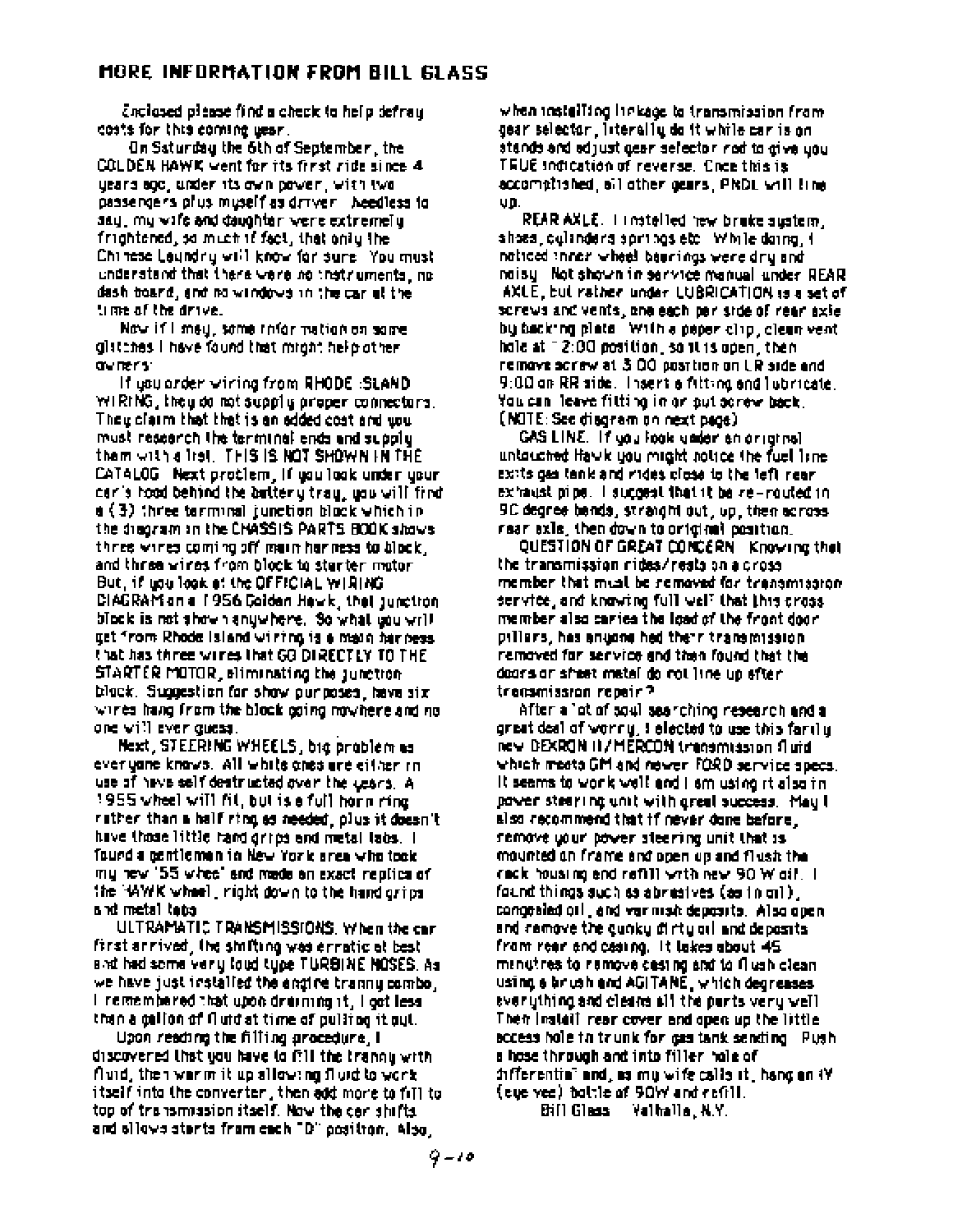# TECHNICAL TIPS FROM CLAUDE SEVON

### PARTS RECHROMING

I have had a large number of Stude Hawk parts rechromed including bumpers, fender lights, body molding trim and interior trim items Before i bad any parts rechromed, i inquired of local restoration people as to which of the metal nefinishers provided excellent to superior quality rechroming vork. I then used the recommended refinisher and I have had no complaints for any of the work performed.

Before taking any parts in for rechroming. the part should be cleaned throughly. I have had cartain parts, such as the 56J fender lights. been blasted prior to laking them in. The parts should have all mounting hardware removed prior to rechroming. I will again point out that before installation of rechramed items. I gaint the areas not visible with aluminum paint. aspecially the back side of bumpers. This provides protection of the surfaces which are not buffed out

### USE OF TWO-PART EPOXY PRIMER.

Anyone who does nestanation work should take advantage of the newly svariable two-part epoxy primers (such as PP&G-DP-40). Grdinary primer-surfacers can be penetrated bu weter and hold marsture unknowingly. This does not occur for the two-part epoxy primers. For the old type primers, one only finds out that moisture penetration accurred after many months, often efter the finish coat has been applied (which is way too late). The extraprecention of using a (wo-part epoxy primerreally pays off if a restoration project takes more than one year. The two-part epoxy seals the surface of the metal equinst water and in especially valuable for migh humidity regions. where water absorption can occur. A regular primer-surfacer is applied over the two-part epoxy arriner which then can be sanded to obtern the smooth surface required before epplication of finish coats. I do not do and wet sanding until after the first finish coat of paint. has been applied to prevent water absoration. (NOTE: See Claude's ad in the Want Ad section.)

> $\bullet$  $+$  $\bullet$

### New member BRENT HAGEN asks the

following about the irrensmission conter: I tried the Packard one which the sales brochures shaved, but couldn't ratate the steering wheel to the right without the steering bell crank and lever hitting it & stapping. Any members who have any thoughts on this can write to Brent at 6220 SE 55TH PORTLAND, OREGON 97206

# REAR AXLE INFO (see letter from Bill Glass)



Zeer Azie Sheit beschips-All Navisie Which Dening Labrices-10,000 miles (14.07 km.) state sure som hade is open

Sarages the pipe play. Instead fubrication fieling and using a low presence bench gun (ii) with wheat because interior wind your interior.

### LATE "BRAKING" NEWS (please read/heed) The partion of the letter from Bill Glass. about laking his wife and daughter out in the 1956 Galden Hawk, made me a little concerned.

Bill has shared with us, the progress on hisrestoration, but I did not notice where ne stated that he had replaced the stael brake lines on hrs. car. These cars are 35 years old and replacing. or thoroughly inapacting those lines is a must.

On Veterania Dau, mu wife Antia & I took our 1956 Golden Hawk out for a drive. The total brake sustain on this car, is new, except the *steel brake lines*, while STOPPED at a light t wanted to see if my brake lights were working. I pressed the brake pedal and checked my AMP. gauge to see when the needle mayed. I also tried to see if there was a reflection on the car behind. 前直

Suddenful there was a "pop and a squish" and the brake pedal went all the way to the floor. A section of steel brake line had rusted through and I was totally without brakes. As I said, I was al ready stopped, but I immediately began to imactive all sonts of honrible situations which "could have been". To sey I was fortunate would: be a classic understatement. I won't dwell on it. but I truat you see the severity of the attuation.

Yes, all the stael irnes will be replaced, on bath Galden Hewks and the 1964 Cruiser.

Sill, and the rest of you, if you haven't done. sa, PLEASE look into this potential problem and DO SOMETHING about it before it does something to you.